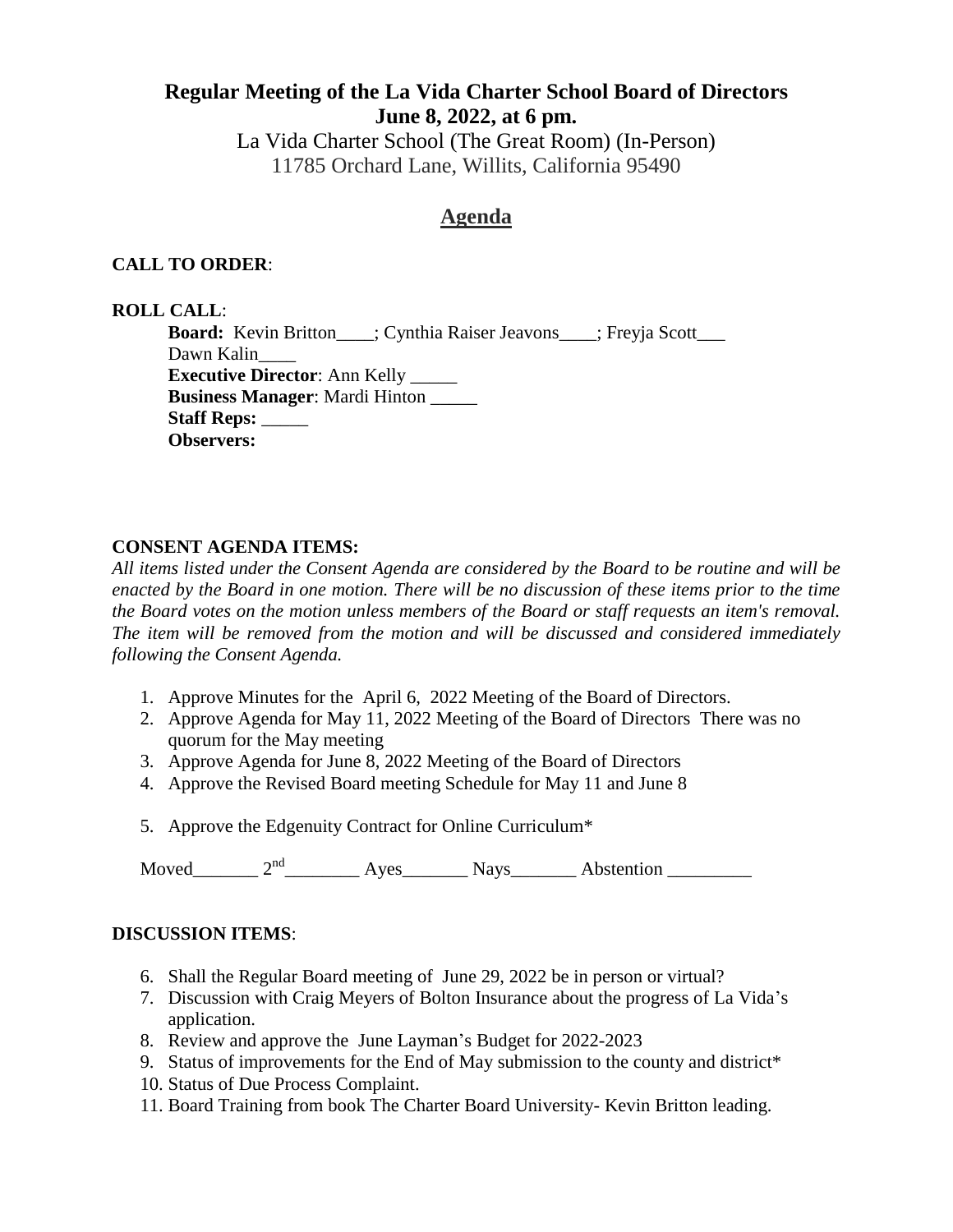### **ACTION ITEMS:**

1. Resolution 331 Shall the regular board meeting for June 29, 2022 be In-person and/or a teleconference (pursuant to AB 361)?

## **APPROVAL OF BOARD FINDINGS RELATING TO TELECONFERENCE MEETINGS DURING STATE OF EMERGENCY**

#### **Board findings pursuant to Government Code Section 54953(e)**

The Charter School Board of Directors determines, in accordance with Government Code Section  $54953(e)(1)(B)$ , that meeting in person would present imminent risks to the health or safety of attendees. Pursuant to Government Code Section 54953(e)(3), the Board has also reconsidered the circumstances of the State of Emergency declared by the Governor on March 4, 2020, and finds the State of Emergency continues to directly impact the ability of the Directors to meet safely in person and/or that State or local officials continue to impose or recommend measures to promote social distancing.

Moved  $2<sup>nd</sup>$  Ayes Nays Abstention

2. Resolution 332 Approval of the June Layman's Budget for 2022-2023

Moved\_\_\_\_  $2<sup>nd</sup>$ \_\_\_\_ Ayes\_\_\_\_\_ Nays\_\_\_\_\_ Abstention \_\_\_\_\_\_\_\_

3. Resolution 333. Approve or recommend guidance on the acquisition of Bolton Insurance Co.

Moved\_\_\_\_  $2<sup>nd</sup>$ \_\_\_\_ Ayes\_\_\_\_\_ Nays\_\_\_\_\_ Abstention \_\_\_\_\_\_\_\_\_

#### **DIRECTOR'S REPORT:**

**Enrollment:** For this year has held steady at 88. At this time expectations for next year will be about the same.

**Last Day of School** was Monday.June 6.

**Financials:** The review of the Layman's Budget for next year will be at this meeting. A large Cost of Living Increase, COLA, of 6.56% is being factored into the budget.

**LCAP**: The Business Manager and Director are meeting weekly t work on the LCAP, Local Control Accountability Plan which will be approved at the June 29 meeting. Two Faculty review sessions have occurred and Parent input will be next week at the Curriculum Fair.

**Insurance:** The quote from Bolton Insurance is in process and there should be general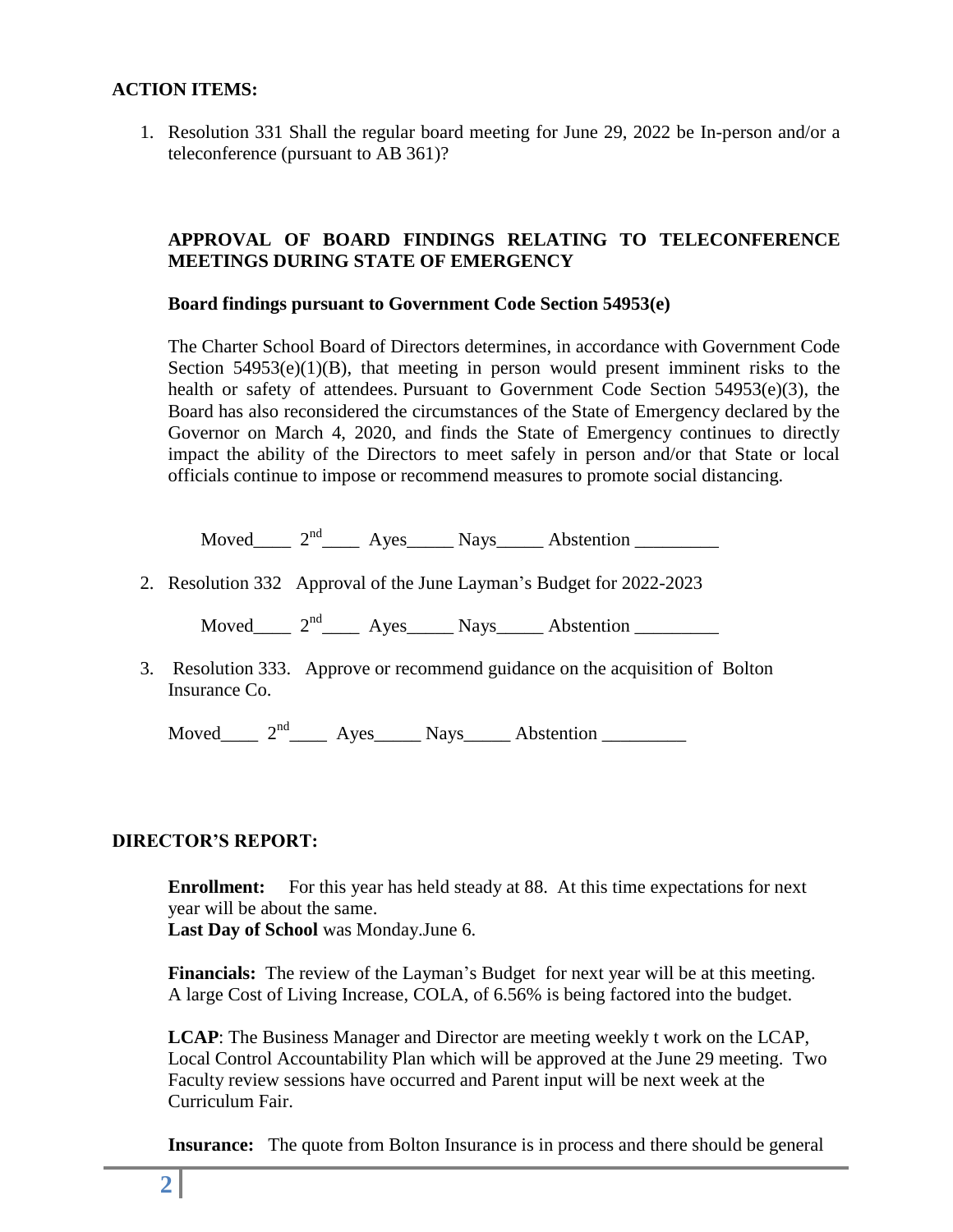assumptions available for this meeting.

**Prop 39** wrap up with final reports have been a significant effort. With the state's guidance, funds that were held for ducting were able to be used for energy management and training.

**County Superintendent** Michelle Hutchins came to visit and received a tour.

**Academics:** Portfolios are coming in. Report Card will be mailed out in the next few days.

The County Superintendent wrote a letter to the State Superintendent requesting a backing off of the 95% SBAC participation requirement and accompanying penalty to a 85% threshold until next year. Districts and Charters signed the letter.

**Curriculum-** Signing an expanded Contract with Edgenuity

**Staff :** Recruiting for new teachers includes two grades positions 1 & 2, and a 3,4,5. plus two high school positions. Areas of expertise needed are special education, Waldorf Education, science and Spanish. We may be also searching for a new information technician/

Business Manager and Director are Meeting weekly with the new HR Secretary, Wilette Peterman to support the timesheet submission process and preparing the Insurance Application.

End of year brainstorming session and potluck was held on June 8.rr

**Students :** Graduations were held for 10 eight graders and 4  $12<sup>th</sup>$  graders. The events were held outside. Last days of school events were rambunctious and lots of fun. 35 Perfect Attendance Awards were given and teachers are awarding growth certificates, More than 40 so far.

**Special Ed**: Held 1 initial IEP, 2 Triennials, 5 annuals and one 504. The Director attended the first *in person* Selpa Steering Committee meeting in over a year.

The director meets monthly with Tiny Eye to oversee the Speech and OT services. Contracts have been set up for next year and over the summer.The new Talk Therapy is being brought in now 3 hours per week.

**Site:** Important Summer Projects include: Finalizing the phone network and **cyber**  security of establishing the two factor authentication for computers and the cloud.

**Coming up** Curriculum Fair on June 15\* Next Board Meeting June 29. No Meeting in July.

# **PUBLIC COMMENTS ON CLOSED SESSION ITEMS:**

**CLOSED SESSION:** none planned